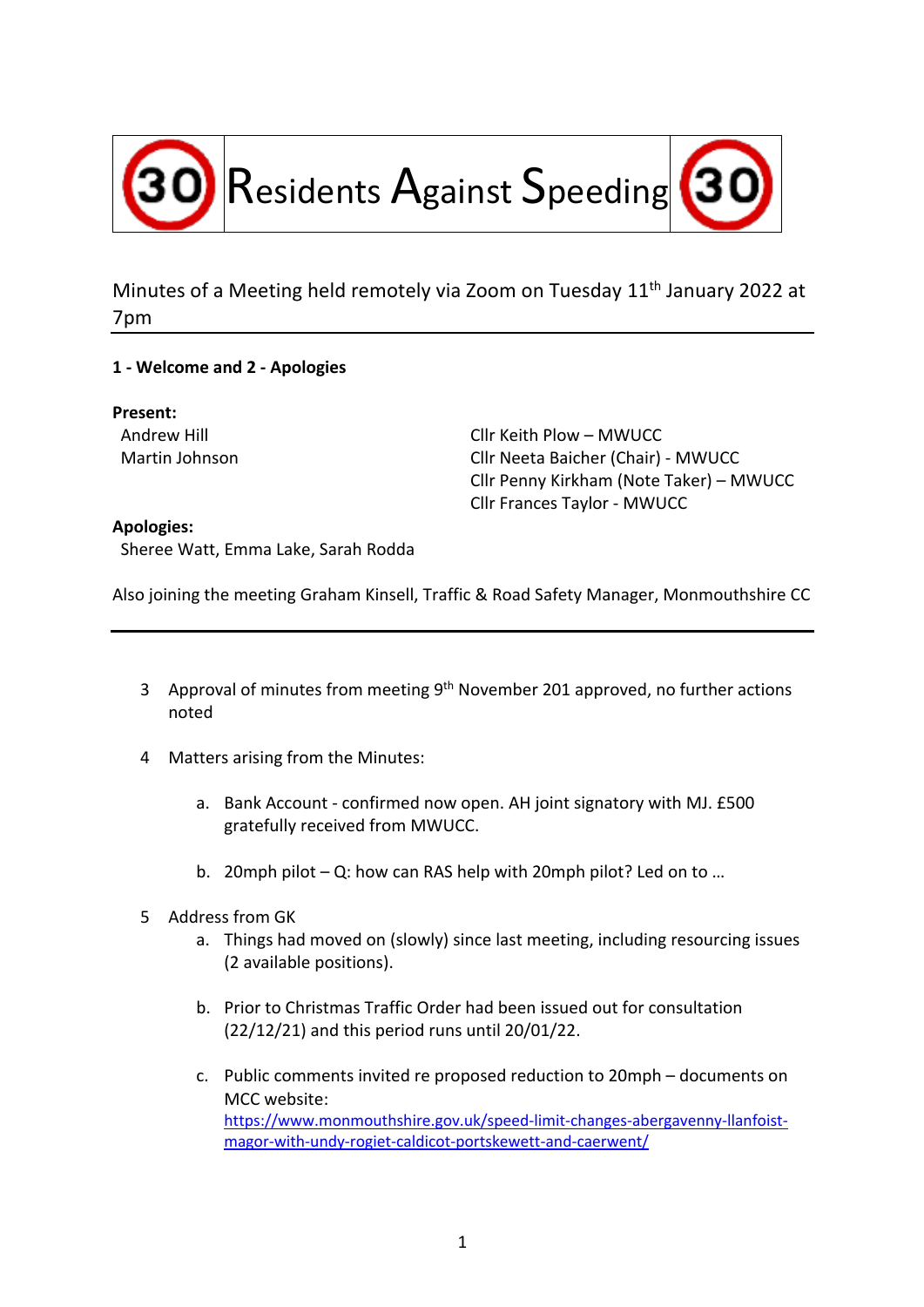## Minutes of remote Meeting 11<sup>th</sup> January 2022 (continued..)

- d. Will then go to Cabinet member for approval Cllr Jane Pratt, Cabinet member for Infrastructure, MCC
- e. Detailed design work (re signage & "linings") had been taking place in the meantime, this will be required to be completed by end March 2022.
- f. Contractors had been sought via SE Wales Framework
- g. Funding was in place from WG

**AH** - asked if there was anything that would stop Traffic Order **GK** - replied not "fait accomplis". Any adverse comments should not outweigh the benefits a reduction in speeding will provide to road safety, along with other Community benefits. Traffic engineers will consider comments and a Public Enquiry would be possibility if unresolved issues.

**AH** – queried scope of Signage. Also was there sufficient budget for road signs, electronic displays and other street furniture as required? **GK** – Budget for electronic signs where required (SIDs), roundalls and "further interventions". The "30" terminal signs would be replaced by "20"s both sides of the road with "repeater" 20s. There would be "a lot of messaging".

**AH** – the main problem is Dancing Hill. Will there be SIDs there? **GK** – definitely B4245 also looking at either end of village, where signs already exist and the road past the school (Pennyfarthing Lane around into Dancing Hill).

**AH** – Is there a risk on resources, ie. If funds can't be rolled forward? **GK** – Missing the deadline is not an option. Consultants are supporting the project. There have been no applicants for vacant Traffic Engineer position.

**FT** – There is a current (non-working) sign on Dancing Hill also Redwick Road. These have not been maintained. FT attending Planning mtg (re Vinegar Hill development) this will send additional traffic down Dancing Hill adding to the problem. The area will be a priority with the additional housing. SIDs are needed plus ongoing maintenance.

**GK** – Current SIDS have a 3 year extended warranty. Above that units revert to street lighting inventory. MCC will eventually get broken ones fixed or replaced. They are aware of issue and it is a revenue drain. SIDs are good at "reminding" people what speed they are doing.

**MJ** – It would be a good idea for the units to record a count on how often the unit is triggered ie. over the 20mph limit

**GK** – Data loggers are available, built into SID sign, the issue is downloading the data via a cable to a laptop or via Bluetooth. Time & resource an issue.

**MJ** – Isn't this something RAS group can help with? **Volunteers: NB / PK / MJ / AH AH** – great idea

**GK** – Yes. If RAS are willing then GK would consider if this can be done in a safe manner.